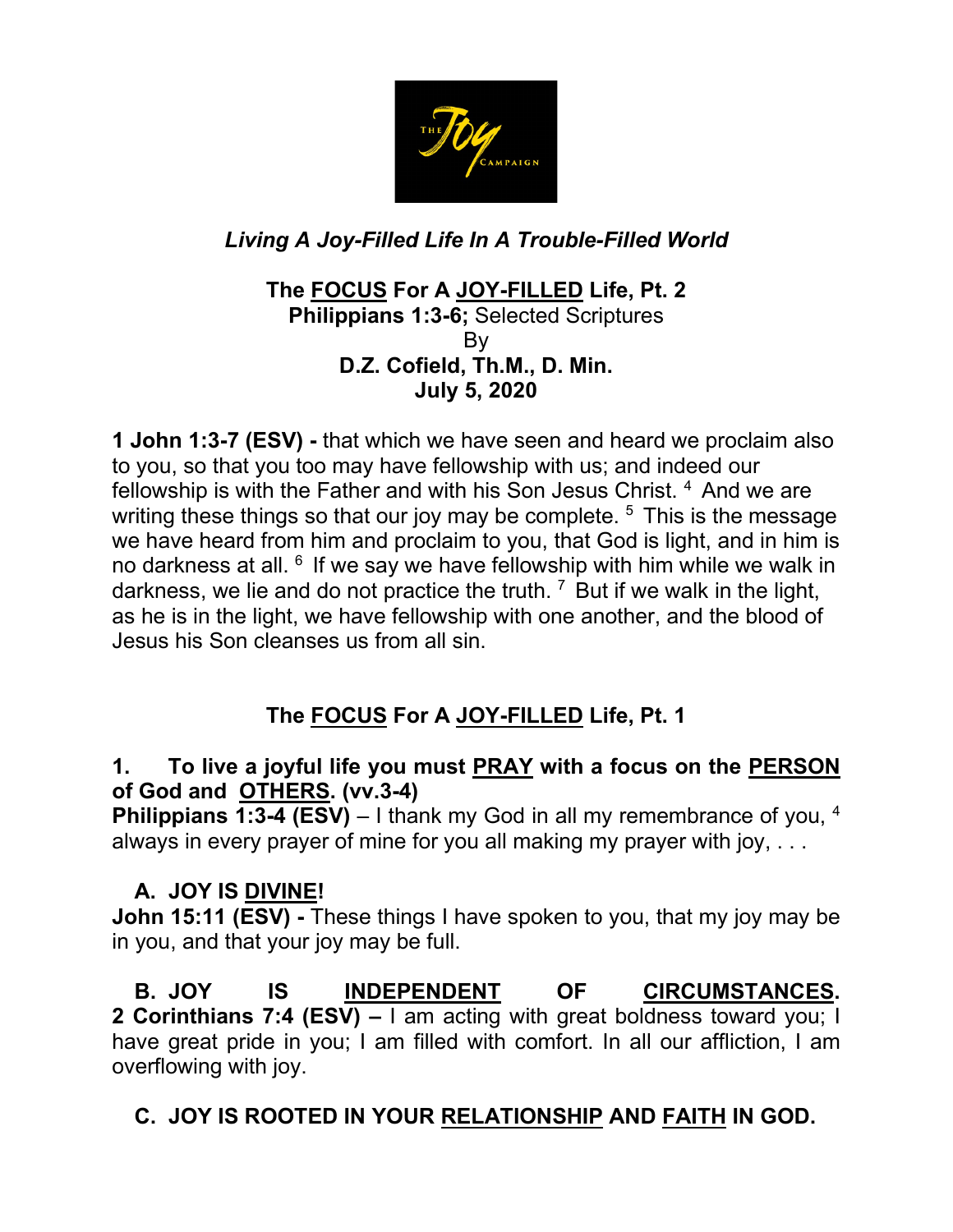**Romans 15:13 (ESV) –** May the God of hope fill you with all joy and peace in believing, so that by the power of the Holy Spirit you may abound in hope.

## **The FOCUS For A JOY-FILLED Life, Pt. 2**

#### **1. To live a joyful life you must FOCUS on the PROGRAM and PROVISION of God. (v.5)**

**Philippians 1:4-5 (ESV)** – always in every prayer of mine for you all making my prayer with joy, <sup>5</sup> because of your partnership in the gospel from the first day until now.

**Partnership** – koinonia -

**Philippians 1:5 (AMP) – [I thank my God] for your fellowship (your** sympathetic cooperation and contributions and partnership) in advancing the good news (the Gospel) from the first day [you heard it] until now.

#### **A. The** *FOUNDATION* **OF OUR FELLOWSHIP IS OUR MUTUAL BELIEF IN THE GOSPEL OF THE LORD JESUS CHRIST, THE GREAT SALVATION OF GOD.**

### **B. The** *FURTHERANCE* **OF OUR FELLOWSHIP IS IN THE**  *SPREADING OF THE GOSPEL* **OF THE LORD JESUS CHRIST.**

**Philippians 4:14-20 (ESV) –** Yet it was kind of you to share my trouble. <sup>15</sup> And you Philippians yourselves know that in the beginning of the gospel, when I left Macedonia, no church entered into partnership with me in giving and receiving, except you only.  $16$  Even in Thessalonica you sent me help for my needs once and again. <sup>17</sup> Not that I seek the gift, but I seek the fruit that increases to your credit.  $18$  I have received full payment, and more. I am well supplied, having received from Epaphroditus the gifts you sent, a fragrant offering, a sacrifice acceptable and pleasing to God. <sup>19</sup> And my God will supply every need of yours according to his riches in glory in Christ Jesus.  $20$  To our God and Father be glory forever and ever. Amen.

**Romans 1:11-12 (ESV) –** For I long to see you, that I may impart to you some spiritual gift to strengthen you—  $12$  that is, that we may be mutually encouraged by each other's faith, both yours and mine.

**Jude 1:24-25 (ESV) –** Now to him who is able to keep you from stumbling and to present you blameless before the presence of his glory with great joy,  $25$  to the only God, our Savior, through Jesus Christ our Lord, be glory, majesty, dominion, and authority, before all time and now and forever. Amen.